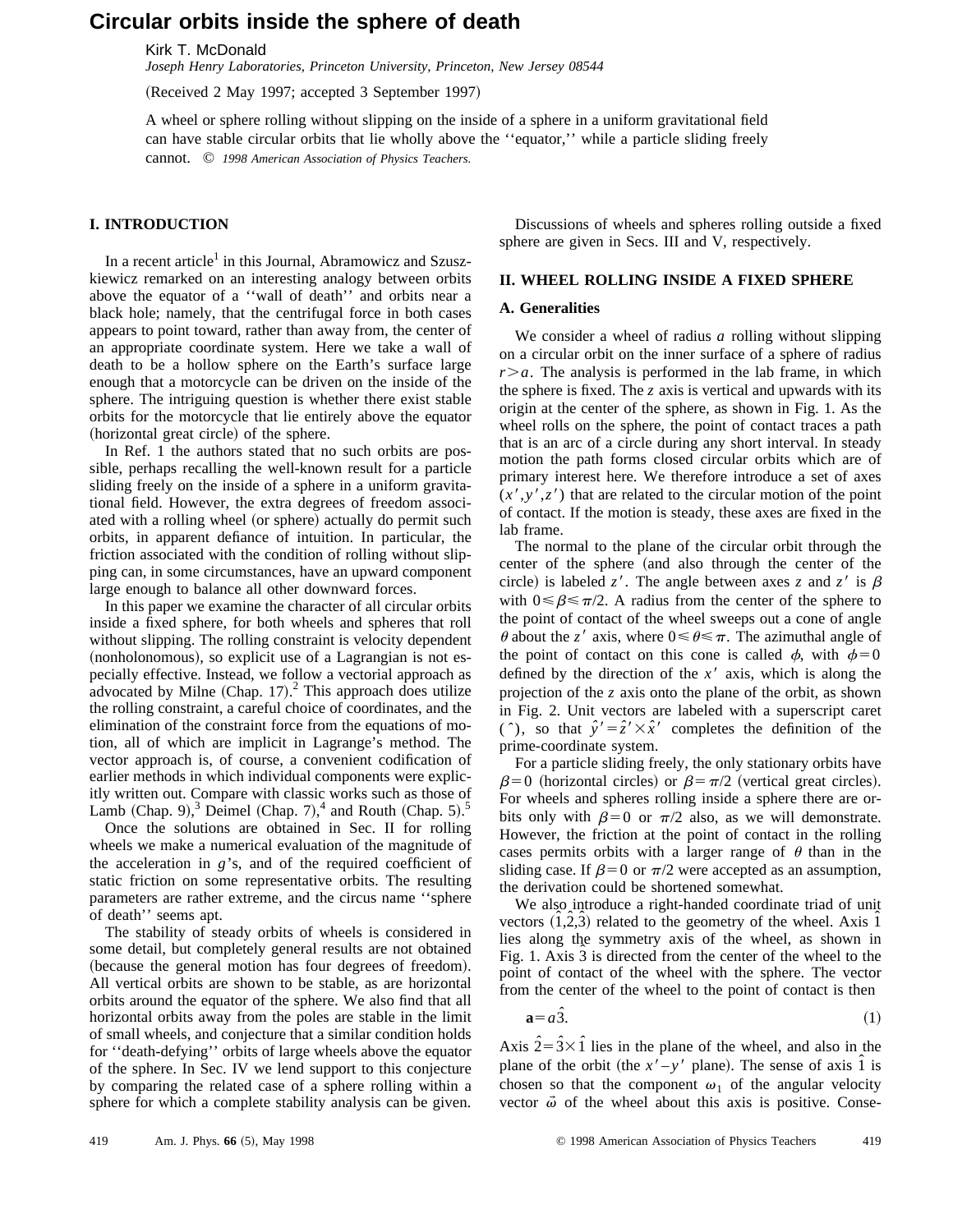

Fig. 1. A wheel of radius *a* rolls without slipping on a circular orbit inside a fixed sphere of radius  $r$ . The orbit sweeps out a cone of angle  $\theta$  about the  $z<sup>8</sup>$  axis, which axis makes angle  $\beta$  to the vertical. The *x*<sup>8</sup> axis is orthogonal to the  $z'$  axis in the  $z-z'$  plane. The angle between the plane of the orbit and diameter of the wheel that includes the point of contact with the sphere is denoted by  $\alpha$ . A right-handed triad of unit vectors,  $(\hat{1}, \hat{2}, \hat{3})$ , is defined with  $\hat{1}$  along the axis of the wheel and  $\hat{3}$  pointing from the center of the wheel to the point of contact.

quently, axis  $\hat{2}$  points in the direction of the velocity of the point of contact and therefore is parallel to the tangent to the orbit.

Except for axis  $\hat{1}$ , these rotating axes are not body axes, but the inertia tensor is diagonal with respect to them. We write

$$
I_{11} = 2kma^2, \quad I_{22} = km a^2 = I_{33},\tag{2}
$$

which holds for any circularly symmetric disk according to the perpendicular axis theorem;  $k=1/2$  for a wheel of radius *a* with mass *m* concentrated at the rim,  $k=1/4$  for a uniform disk, etc.

The wheel does not necessarily lie in the plane of the orbit. Indeed, it is the freedom to ''bank'' the wheel that makes the ''death-defying'' orbits possible. The diameter of the wheel through the point of contact  $(i.e., axis 3)$  makes





Fig. 3. Geometry illustrating the extremes of angle  $\alpha$ .

angle  $\alpha$  to the plane of the orbit. In general, a wheel can have an arbitrary rotation about the 3 axis, but the wheel will roll steadily along a closed circular orbit orbit only if the angular velocity component  $\omega_3$  is such that the plane of the wheel intersects the plane of the orbit along the tangent to the orbit at the point of contact. Hence, for steady motion we will be able to deduce a constraint on  $\omega_3$ . The case of a rolling sphere is distinguished by the absence of this constraint, as considered later.

Since the wheel lies inside the sphere as shown in Fig. 3, we can readily deduce the geometric relation that

$$
\theta - \pi + \sin^{-1}(a/r) < \alpha < \theta - \sin^{-1}(a/r). \tag{3}
$$

It is useful to introduce  $\mathbf{r}' = r' \hat{r}'$  as the perpendicular vector from the  $z<sup>3</sup>$  axis to the center of the wheel. The magnitude  $r'$  is given by

$$
r' = r \sin \theta - a \cos \alpha, \tag{4}
$$

as shown in Fig. 4. The vector  $\hat{z}' \times \hat{r}'$  is in the direction of motion of the point of contact, which was defined previously to be direction  $\hat{2}$ . That is,  $(\hat{r}', \hat{2}, \hat{z}')$  form a right-handed unit triad. The length  $r<sup>3</sup>$  is negative when the center of the wheel is on the opposite side of the  $z<sup>7</sup>$  axis from the point of contact. This can occur for large enough  $a/r$  when the point of contact is near the *z'* axis, such as when  $\theta \approx 0$  and  $\alpha < 0$  or  $\theta \approx \pi$  and  $\alpha$  > 0.

The force of contact of the sphere on the wheel is labeled **F**. For the wheel to be in contact with the sphere, the force **F** must have a component toward the center of the sphere, which will be verified after the motion is obtained.



Fig. 2. The azimuth of the point of contact of the wheel with the sphere to the *x'* axis is  $\phi$ . The unit vector  $\hat{r}$ ' is orthogonal to the *z'* axis and points toward the center of the wheel (or equivalently, toward the point of contact). Unit vector  $\hat{2} = \hat{3} \times \hat{1} = \hat{z}' \times \hat{r}'$ .

Fig. 4. Geometry illustrating the vector  $\mathbf{r}_{cm}$  from the center of the sphere to the center of the wheel, and the distance  $r' = r \sin \theta - a \cos \alpha$  from the *z'* axis to the center of the wheel.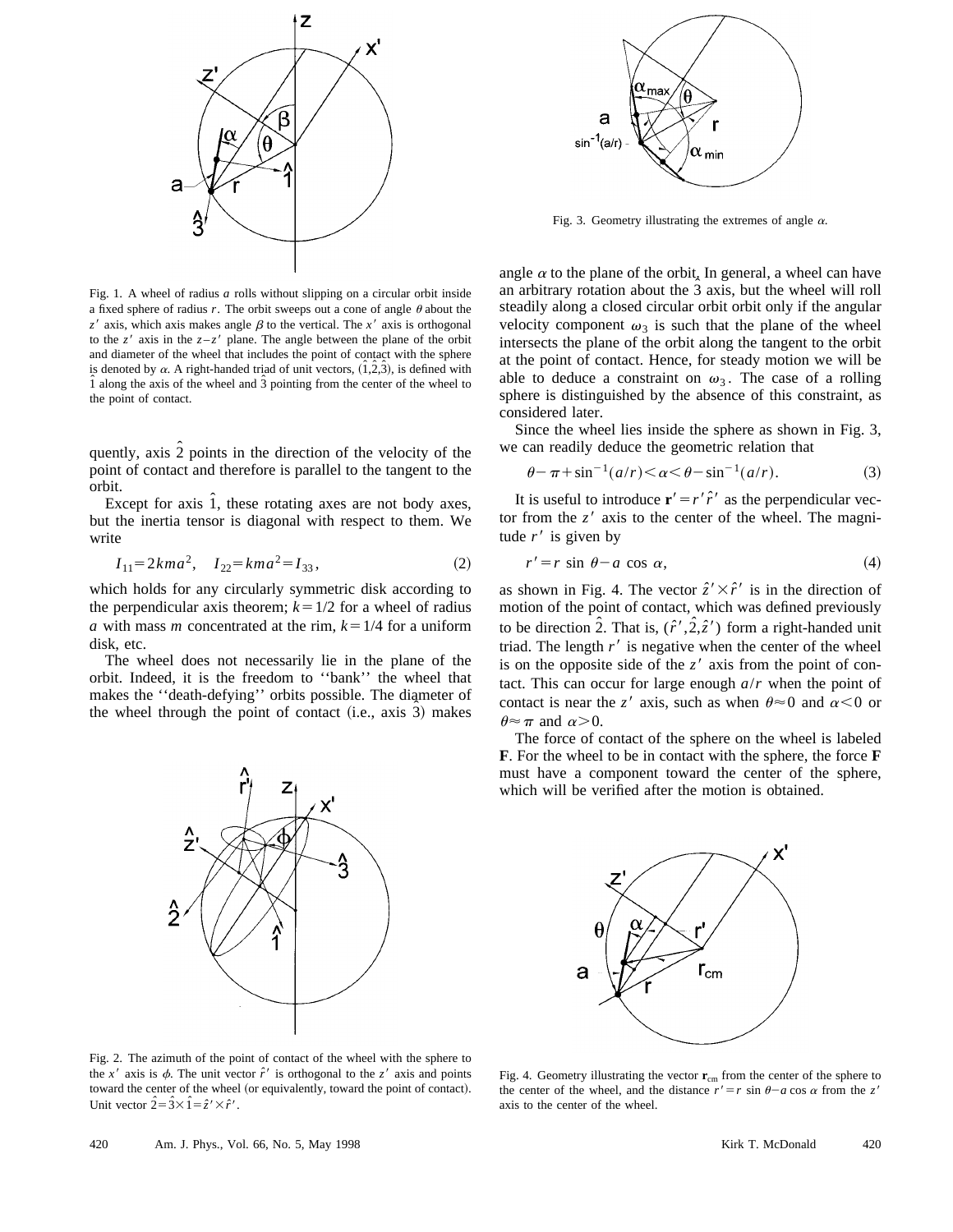The equation of motion of the center of mass of the wheel is

$$
m\,\frac{d^2\mathbf{r}_{\rm cm}}{dt^2} = \mathbf{F} - mg\,\hat{z},\tag{5}
$$

where *g* is the acceleration due to gravity. The equation of motion for rotation about the center of mass is

$$
\frac{d\mathbf{L}_{\text{cm}}}{dt} = \mathbf{N}_{\text{cm}} = \mathbf{a} \times \mathbf{F}.\tag{6}
$$

We eliminate the unknown force  $\bf{F}$  in Eq.  $(6)$  via Eqs.  $(1)$ and  $(5)$  to find

$$
\frac{1}{ma}\frac{d\mathbf{L}_{cm}}{dt} = g\hat{3}\times\hat{z} + \hat{3}\times\frac{d^2\mathbf{r}_{cm}}{dt^2}.
$$
 (7)

The constraint that the wheel rolls without slipping relates the velocity of the center of mass to the angular velocity vector  $\boldsymbol{\omega}$  of the wheel. In particular, the velocity vanishes for that point on the wheel instantaneously in contact with the sphere:

$$
\mathbf{v}_{\text{contact}} = \mathbf{v}_{\text{cm}} + \boldsymbol{\omega} \times \mathbf{a} = 0,\tag{8}
$$

and hence,

$$
\mathbf{v}_{\rm cm} = \frac{d\mathbf{r}_{\rm cm}}{dt} = a\hat{3} \times \boldsymbol{\omega}.
$$
 (9)

Multiplying this equation by  $\hat{3}$  we find

$$
\omega = -\hat{3} \times \frac{\mathbf{v}_{\rm cm}}{a} + \omega_3 \hat{3}.
$$
 (10)

Equations  $(5)–(10)$  hold whether the rolling object is a wheel or a sphere.

The strategy now is to extract as much information as possible about the angular velocity  $\boldsymbol{\omega}$  before confronting the full equation of motion  $(7)$ . The angular velocity can also be written in terms of any unit body vector 1 fixed in the wheel as

$$
\boldsymbol{\omega} = \omega_1 \hat{1} + \hat{1} \times \frac{d\hat{1}}{dt}.
$$
\n(11)

This follows on writing  $\boldsymbol{\omega} = w_1 \hat{1} + \boldsymbol{\omega}_1$  and noting that the rate of change of the body vector  $\hat{1}$  is just  $d\hat{1}/dt = \omega_{\perp} \times \hat{1}$ , so  $\omega_{\perp} = \hat{i} \times d\hat{i}/dt$ . In particular, Eq. (11) holds for our choice of  $\hat{1}$  as the symmetry axis of the wheel. Using Eq. (2) the angular momentum can now be written as

$$
\mathbf{L} = \mathbf{\vec{I}} \cdot \boldsymbol{\omega} = 2kma^2\omega_1\hat{1} + kma^2\hat{1} \times \frac{d\hat{1}}{dt}.
$$
 (12)

# **B. Steady motion in a circle**

To obtain additional relations we restrict our attention to orbits in which the point of contact of the wheel with the sphere moves in a closed circle. In such cases the center of mass of the wheel [and also the coordinate triad  $(1,2,3)$ ] has angular velocity  $\phi$  about the  $\hat{z}'$  axis (and no other component), where the dot means differentiation with respect to time. Thus

$$
\mathbf{v}_{\rm cm} = \dot{\phi}\hat{z}' \times r'\hat{r}' = r'\dot{\phi}\hat{2}.\tag{13}
$$

Equation  $(10)$  can now be evaluated, yielding

421 Am. J. Phys., Vol. 66, No. 5, May 1998 **Kirk T. McDonald** 421

$$
\boldsymbol{\omega} = (r'/a)\dot{\phi}\hat{1} + \omega_3\hat{3}.\tag{14}
$$

For steady motion there can be no rotation about axis 2; angle  $\alpha$  is constant. To find  $\omega_3$  we now pursue Eq. (11). As argued above, the angular velocity  $\gamma$  of the triad  $(\hat{1}, \hat{2}, \hat{3})$ 

is

$$
\gamma = \dot{\phi} z' = -\dot{\phi} \cos \alpha \hat{1} - \dot{\phi} \sin \alpha \hat{3}, \qquad (15)
$$

using

$$
\hat{z}' = -\cos\,\alpha\,\hat{1} - \sin\,\alpha\,\hat{3},\tag{16}
$$

as can be seen from Fig. 1. Then

$$
\frac{d\hat{1}}{dt} = \gamma \times \hat{1} = -\dot{\phi} \sin \alpha \hat{2},\qquad(17)
$$

$$
\frac{d\hat{2}}{dt} = \gamma \times \hat{2} = \dot{\phi} \sin \alpha \hat{1} - \dot{\phi} \cos \alpha \hat{3},\tag{18}
$$

and

$$
\frac{d\hat{3}}{dt} = \gamma \times \hat{3} = \dot{\phi} \cos \alpha \hat{2}.
$$
 (19)

It immediately follows that

$$
\hat{1} \times \frac{d\hat{1}}{dt} = -\dot{\phi} \sin \alpha \hat{3}.
$$
 (20)

Comparing with Eq. (11) we see that  $\omega_3 = -\dot{\phi} \sin \alpha$  and hence from Eq.  $(14)$  we find

$$
\boldsymbol{\omega} = (r'/a)\dot{\phi}\hat{1} - \dot{\phi}\sin\alpha\hat{3}.
$$
 (21)

As anticipated, the rolling constraint specifies how  $\omega_1$  and  $\omega_3$  are both related to the angular velocity  $\phi$  of the wheel about the  $\hat{z}^{\prime}$  axis.

For use in the equation of motion  $(7)$  we can now write

$$
\mathbf{L} = \mathbf{\vec{l}} \cdot \boldsymbol{\omega} = kma^2 [2(r'/a)\dot{\phi}\hat{1} - \dot{\phi}\sin\alpha\hat{3}],
$$
 (22)

and hence,

$$
\frac{1}{ma}\frac{d\mathbf{L}}{dt} = 2kr'\ddot{\phi}\hat{1} - k\dot{\phi}^2\sin\alpha(2r' + a\cos\alpha)\hat{2}
$$

$$
-ka\ddot{\phi}\sin\alpha\hat{3},\qquad(23)
$$

using Eqs.  $(17)–(19)$ . Also, by differentiating Eq.  $(13)$  we find

$$
\frac{d^2 \mathbf{r}_{\rm cm}}{dt^2} = r' \dot{\phi}^2 \sin \alpha \hat{1} + r' \ddot{\phi} \hat{2} - r' \dot{\phi}^2 \cos \alpha \hat{3},\tag{24}
$$

so that

$$
\hat{3} \times \frac{d^2 \mathbf{r}_{cm}}{dt^2} = -r' \ddot{\phi} \hat{1} + r' \dot{\phi}^2 \sin \alpha \hat{2}.
$$
 (25)

Combining  $(7)$ ,  $(23)$ , and  $(25)$  the equation of motion reads

$$
g\hat{z} \times \hat{3} = \hat{3} \times \frac{d^2 \mathbf{r}_{cm}}{dt^2} - \frac{1}{ma} \frac{d\mathbf{L}}{dt}
$$
  
= -(2k+1)r'\ddot{\phi}1  
+ [(2k+1)r'+ka \cos \alpha]\dot{\phi}^2 \sin \alpha \hat{2}  
+ka\ddot{\phi} \sin \alpha \hat{3}. (26)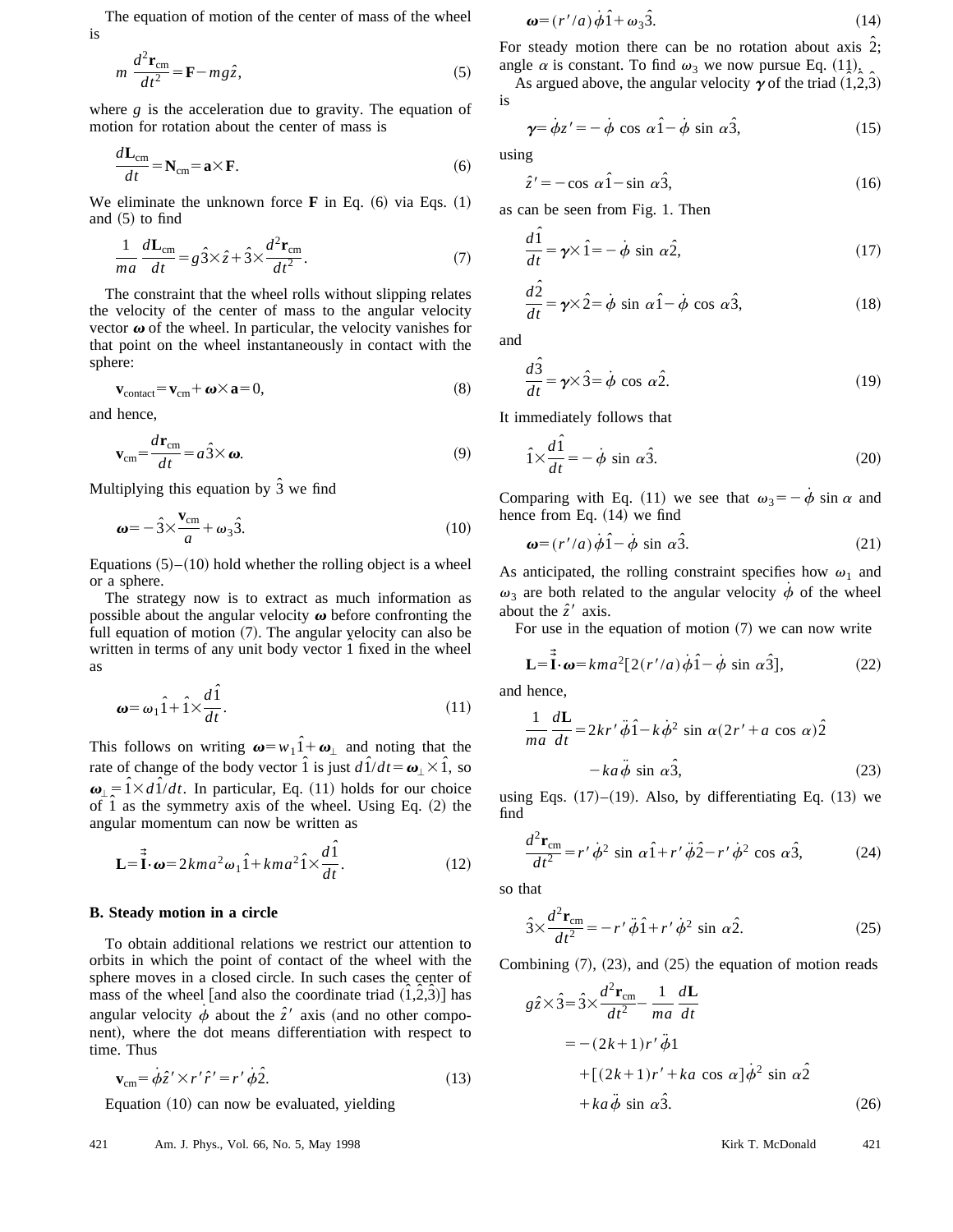To evaluate  $\hat{z} \times \hat{3}$  we first express  $\hat{z}$  in terms of the triad  $(\hat{r}', \hat{2}, \hat{z}')$ , and then transform to triad  $(\hat{1}, \hat{2}, \hat{3})$ . When the point of contact of the wheel (and hence the  $\hat{r}$ <sup>'</sup> axis) has azimuth  $\phi$ relative to the  $\hat{x}$ <sup>'</sup> axis, the  $\hat{z}$  axis has azimuth  $-\phi$  relative to the  $\hat{r}$ <sup>'</sup> axis. Hence,

$$
\hat{z} = \sin \beta \cos \phi \hat{r}' - \sin \beta \sin \phi \hat{2} + \cos \beta \hat{z}'
$$
  
= -(\cos \alpha \cos \beta + \sin \alpha \sin \beta \cos \phi)\hat{1}  
- \sin \beta \sin \phi \hat{2}

$$
-(\sin \alpha \cos \beta - \cos \alpha \sin \beta \cos \phi)\hat{3} \tag{27}
$$

using Eq.  $(16)$  and

$$
\hat{r}' = \hat{2} \times \hat{z}' = -\sin \alpha \hat{1} + \cos \alpha \hat{3}.
$$
 (28)

Thus

$$
\hat{z} \times \hat{3} = -\sin \beta \sin \phi \hat{1}
$$
  
+(cos  $\alpha$  cos  $\beta$ +sin  $\alpha$  sin  $\beta$  cos  $\phi$ ) $\hat{2}$ . (29)

$$
\frac{1}{2} \left( \cos \alpha \cos \beta + \sin \alpha \sin \beta \cos \psi \right) z, \qquad (2)
$$

The 1, 2, and 3 components of the equation of motion are now

$$
(2k+1)r'\ddot{\phi}=g\sin\beta\sin\phi,\tag{30}
$$

 $\int (2k+1)r' + ka \cos \alpha \vec{a} \cdot \vec{b}^2 \sin \alpha$ 

$$
= g(\cos \alpha \cos \beta + \sin \alpha \sin \beta \cos \phi), \tag{31}
$$

and

$$
ka\ddot{\phi}\sin\alpha=0.\tag{32}
$$

The cone angle  $\theta$  enters the equations of motion only through  $r'$ .

#### *1. Vertical orbits*

From Eq.  $(32)$  we learn that for circular orbits either  $\sin \alpha = 0$  or  $\dot{\phi} = 0$ . We first consider the simpler case that  $\sin \alpha = 0$ , which implies that the plane of the wheel lies in the plane of the orbit. For a wheel inside the sphere with sin  $\alpha$ =0, we must have  $\alpha$ =0 to satisfy the geometric constraint (3). Then Eq. (31) can only be satisfied if cos  $\beta=0$ , i.e.,  $\beta$  $=$   $\pi/2$  and the plane of the orbit is vertical. The remaining equation of motion (30) now reads

$$
(2k+1)r'\ddot{\phi} = g \sin \phi, \qquad (33)
$$

with  $r' = r \sin \theta - a > 0$ , which integrates to

$$
\frac{2k+1}{2} mr'^2 (\dot{\phi}^2 - \dot{\phi}_0^2) = mgr'(1 - \cos \phi), \tag{34}
$$

where  $\dot{\phi}_0$  is the angular velocity at the top of the orbit at which  $\phi=0$ . Equation (34) expresses conservation of energy. The angular velocity  $\boldsymbol{\omega}$  and the angular momentum  $\mathbf{L}_{cm}$ vary in magnitude but are always perpendicular to the plane of the orbit.

The requirement that the wheel stay in contact with the sphere is that the contact force **F** have the component  $F_{\perp}$  that points to the center of the sphere. On combining Eqs.  $(5)$ ,  $(24)$ ,  $(28)$ , and  $(33)$  we find

$$
\mathbf{F} = \frac{2k}{2k+1} mg \sin \phi \hat{2} + m(g \cos \phi - r' \dot{\phi}^2) \hat{3}.
$$
 (35)

422 Am. J. Phys., Vol. 66, No. 5, May 1998 Kirk T. McDonald 422

The contact force is in the plane of the orbit, so the resulting torque about the center of mass of the wheel changes the magnitude but not the direction of the angular momentum. On the vertical orbits, axis 2 is tangent to the sphere, and axis 3 makes angle  $\pi/2 - \theta$  to the radius from the center of the sphere to the point of contact. Hence,

$$
F_{\perp} = -F_3 \sin \theta \tag{36}
$$

is positive and the orbit is physical so long as the angular velocity  $\phi_0$  at the peak of the orbit obeys

$$
\dot{\phi}_0^2 > \frac{g}{r'},\tag{37}
$$

as readily deduced from elementary considerations as well.

The required coefficient  $\mu$  of static friction is given by  $\mu = F_{\parallel}/F_{\perp}$ , where

$$
F_{\parallel} = \sqrt{F_3^2 \cos \theta^2 + F_2^2}
$$
 (38)

is the component of the contact force parallel to the surface of the sphere. We see that

$$
\mu = \cot \theta \sqrt{1 + (F_2/F_3 \cos \theta)^2},\tag{39}
$$

which must be greater than cot  $\theta$ , but only much greater if the wheel nearly loses contact at the top of the orbit. Hence, orbits with  $\pi/4 \leq \theta \leq \pi/2$  are consistent with the friction of typical rubber wheels, namely,  $\mu \leq 1$ .

Because a wheel experiences friction at the point of contact, vertical orbits are possible with  $\theta \leq \pi/2$ . This is in contrast to the case of a particle sliding freely on the inside of a sphere for which the only vertical orbits are great circles  $(\theta = \pi/2)$ . The only restriction in the present case is that the wheel fits inside the sphere, i.e.,  $r \sin \theta > a$ , and that the minimum angular velocity satisfy Eq. (37).

#### *2. Horizontal orbits*

The second class of orbits is defined by  $\ddot{\phi} = 0$ , so that the angular velocity is constant, say  $\dot{\phi} = \Omega$ . From Eq. (30) we see that sin  $\beta=0$  and hence  $\beta=0$  for these orbits, which implies that they are horizontal. Then Eq.  $(31)$  gives the relation between the required angular velocity  $\Omega$  and the geometrical parameters of the orbit:

$$
\Omega^{2} = \frac{g \cot \alpha}{(2k+1)r' + ka \cos \alpha}
$$

$$
= \frac{g \cot \alpha}{(2k+1)r \sin \theta - (k+1)a \cos \alpha},
$$
(40)

recalling Eq.  $(4)$ . Compare example 3, Sec. 244 of Routh<sup>5</sup> or Sec. 407 of Milne.<sup>2</sup> There are no steady horizontal orbits for which  $\alpha=0$ , i.e., for which the wheel lies in the plane of the orbit. For such an orbit the angular momentum would be constant, but the torque on the wheel would be nonzero in contradiction.

In the following we will find that horizontal orbits are possible only for  $0<\alpha<\pi/2$ .

First, the requirement that  $\Omega^2 > 0$  for real orbits puts various restrictions on the parameters of the problem. We examine these for the four quadrants of angle  $\alpha$ .

1.  $0<\alpha<\pi/2$ . Then cot  $\alpha>0$ , so we must have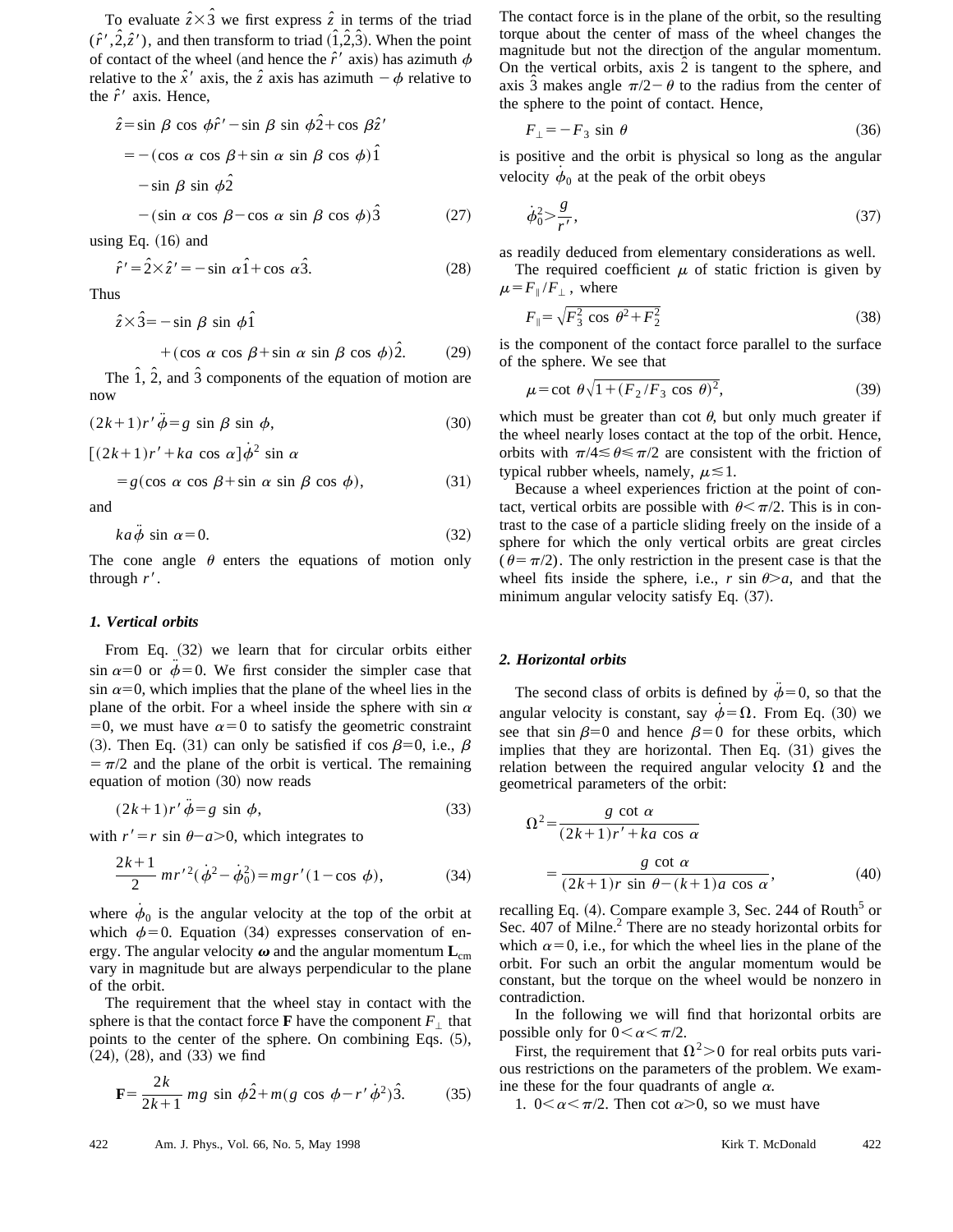$$
r' > -\frac{ka\cos\alpha}{2k+1}.\tag{41}
$$

This is satisfied by all  $r' > 0$  and some  $r' < 0$ . However, for the wheel to fit inside the sphere with  $0<\alpha<\pi/2$ , we can have  $r' < 0$  only for  $\theta > \pi/2$  according to Eqs. (3) and (4).

2.  $\pi/2 < \alpha < \pi$ . Then cos  $\alpha < 0$  and cot  $\alpha < 0$ , so the numerator of  $(40)$  is negative and the denominator is positive. Hence,  $\Omega$  is imaginary and there are no steady orbits in this quadrant.

3.  $-\pi < \alpha < -\pi/2$ . Then cos  $\alpha < 0$  but cot  $\alpha > 0$ , so  $\Omega^2 > 0$ . and  $r' > 0$  and Eq.  $(40)$  imposes no to restriction. For the wheel to fit inside the sphere with  $\alpha$  in this quadrant we must have  $\theta \leq \pi/2$ .

4.  $-\pi/2 < \alpha < 0$ . Then cot  $\alpha < 0$ , so we must have

$$
r' < -\frac{ka\cos\alpha}{2k+1} < 0.\tag{42}
$$

For the wheel to be inside the sphere with  $r' < 0$  and  $\alpha$  in this quadrant we must have  $\theta \leq \pi/2$ .

To obtain further restrictions on the parameters we examine under what conditions the wheel remains in contact with the sphere. The contact force  $\bf{F}$  is deduced from Eqs.  $(5)$ ,  $(24)$ , and  $(28)$  to be

$$
\mathbf{F}/m = (-g \cos \alpha + r'\Omega^2 \sin \alpha) \hat{1}
$$
  
-(g \sin \alpha + r'\Omega^2 \cos \alpha) \hat{3}. (43)

It is more useful to express  $\bf{F}$  in components along the  $\hat{r}$  and  $\hat{\theta}$  axes, where  $\hat{r}$  points away from the center of the sphere and  $\hat{\theta}$  points toward increasing  $\theta$ . The two sets of axes are related by a rotation about axis 2*ˆ*:

$$
\hat{1} = -\cos(\theta - \alpha)\hat{r} + \sin(\theta - \alpha)\hat{\theta},
$$
  
\n
$$
\hat{3} = \sin(\theta - \alpha)\hat{r} + \cos(\theta - \alpha)\hat{\theta},
$$
\n(44)

so that

$$
\mathbf{F}/m = -(r'\Omega^2 \sin \theta - g \cos \theta)\hat{r}
$$

$$
-(r'\Omega^2 \cos \theta + g \sin \theta)\hat{\theta} = -r'\Omega^2\hat{r}'+g\hat{z}.
$$
(45)

The second form of Eq.  $(45)$  follows directly from elementary considerations. The inward component of the contact force,  $F_{\perp} = -F_r$ , is positive and the orbits are physical provided

$$
r'\Omega^2 > g \cot \theta. \tag{46}
$$

There can be no orbits with  $r' < 0$  and  $\theta < \pi/2$ , which rules out orbits in quadrant 4 of  $\alpha$ , i.e., for  $-\pi/2 > \alpha < 0$ .

Using Eq. (40) for  $\Omega^2$  in Eq. (46) we deduce that contact is maintained for orbits with  $r' > 0$  only if

$$
\cot \alpha > [2k+1+k(a/r')\cos \alpha] \cot \theta. \tag{47}
$$

For  $r' < 0$  the sign of the inequality is reversed.

In the third quadrant of  $\alpha$  we have cos  $\alpha$ <0, so inequality  $(47)$  can be rewritten with the aid of  $(4)$  as

$$
\cot \alpha > \left(1 + 2k - \frac{k}{1 + r \sin \theta / a |\cos \alpha|}\right) \cot \theta > \cot \theta.
$$
\n(48)

Table I. Parameters for horizontal circular orbits of a wheel of radius 0.3 m rolling inside a sphere of radius 3.0 m. The wheel has coefficient  $k=1/2$ pertaining to its moment of inertia. The polar angle of the orbit is  $\theta$  so orbits above the equator of the sphere have  $\theta$ <90°. The plane of the wheel makes angle  $\alpha$  to the horizontal. The minimum coefficient of friction required to support the motion is  $\mu$ . The magnitude of the horizontal acceleration of the center of mass is reported as the number of *g*'s.

| $\theta$<br>$(\text{deg})$ | $\alpha$<br>$(\text{deg})$ | μ    | $v_{\rm cm}$<br>(m/s) | No. of $g$ 's |
|----------------------------|----------------------------|------|-----------------------|---------------|
| 15                         | 5                          | 16.1 | 4.8                   | 48            |
| 30                         | 5                          | 2.82 | 8.0                   | 53            |
| 45                         | 10                         | 2.15 | 7.0                   | 27            |
| 60                         | 10                         | 1.19 | 7.9                   | 27            |
| 60                         | 25                         | 3.45 | 4.9                   | 10            |
| 75                         | 15                         | 0.96 | 6.8                   | 18            |
| 75                         | 30                         | 2.13 | 4.7                   | 8             |
| 90                         | 25                         | 0.96 | 5.3                   | 10            |
| 90                         | 45                         | 2.04 | 3.7                   | 5             |
| 135                        | 60                         | 0.56 | 2.3                   | 3             |

However, in this quadrant inequality  $(3)$  tells us

$$
\cot \alpha \!<\!\cot[\theta + \sin^{-1}(a/r)] \!<\!\cot \theta. \tag{49}
$$

Hence, there can be no steady orbits with  $-\pi < \alpha < -\pi/2$ .

Thus steady horizontal orbits are possible only for  $0 < \alpha$  $\langle \pi/2$ . Furthermore, since the factor in brackets of inequality  $(47)$  is roughly 2 for a wheel, this kinematic constraint is somewhat stronger than the purely geometric relation (3). However, a large class of orbits remains with  $\theta \leq \pi/2$  as well as  $\theta > \pi/2$ .

The coefficient of friction  $\mu$  at the point of contact must be at least  $F_{\parallel}/F_{\perp}$ , where  $F_{\parallel} = |F_{\theta}|$  from Eq. (45). (For  $\theta$  $\frac{\partial \mathcal{L}}{\partial \mathcal{L}}$  and  $\alpha$  near zero the tangential friction  $F_{\theta}$  can sometimes point in the  $+\theta$  direction.) Hence, we need

$$
\mu \ge \frac{|r'\Omega^2 \cos\theta + g\sin\theta|}{r'\Omega^2 \sin\theta - g\cos\theta}.
$$
\n(50)

The acceleration of the center of mass of the wheel is  $r'\Omega^2$ , so according to Eq.  $(40)$  the corresponding number of *g*'s is

$$
\frac{\cot \alpha}{2k+1+k(a/r')\cos \alpha}.
$$
 (51)

Table I lists parameters of several horizontal orbits for a sphere of size as might be found in a motorcycle circus. The coefficient of friction of rubber tires is of order one, so orbits more than a few degrees above the equator involve very strong accelerations. The head of the motorcycle rider is closer to the vertical axis of the sphere than is the center of the wheel, so the number of *g*'s experienced by the rider is somewhat less than that given in the table.

Figure 5 illustrates the allowed values of the tilt angle  $\alpha$  as a function of the angle  $\theta$  of the plane of the orbit, for  $a/r$  $=0.1$  as in Table I.

From Eq. (40) we see that  $\alpha = \pi/2$ ,  $\Omega = 0$  is a candidate ''orbit'' in the lower hemisphere. On such an ''orbit'' the wheel is standing vertically at rest, and is not stable against falling over. We infer that stability will only occur for  $\Omega$ greater than some minimum value not revealed by the analysis thus far.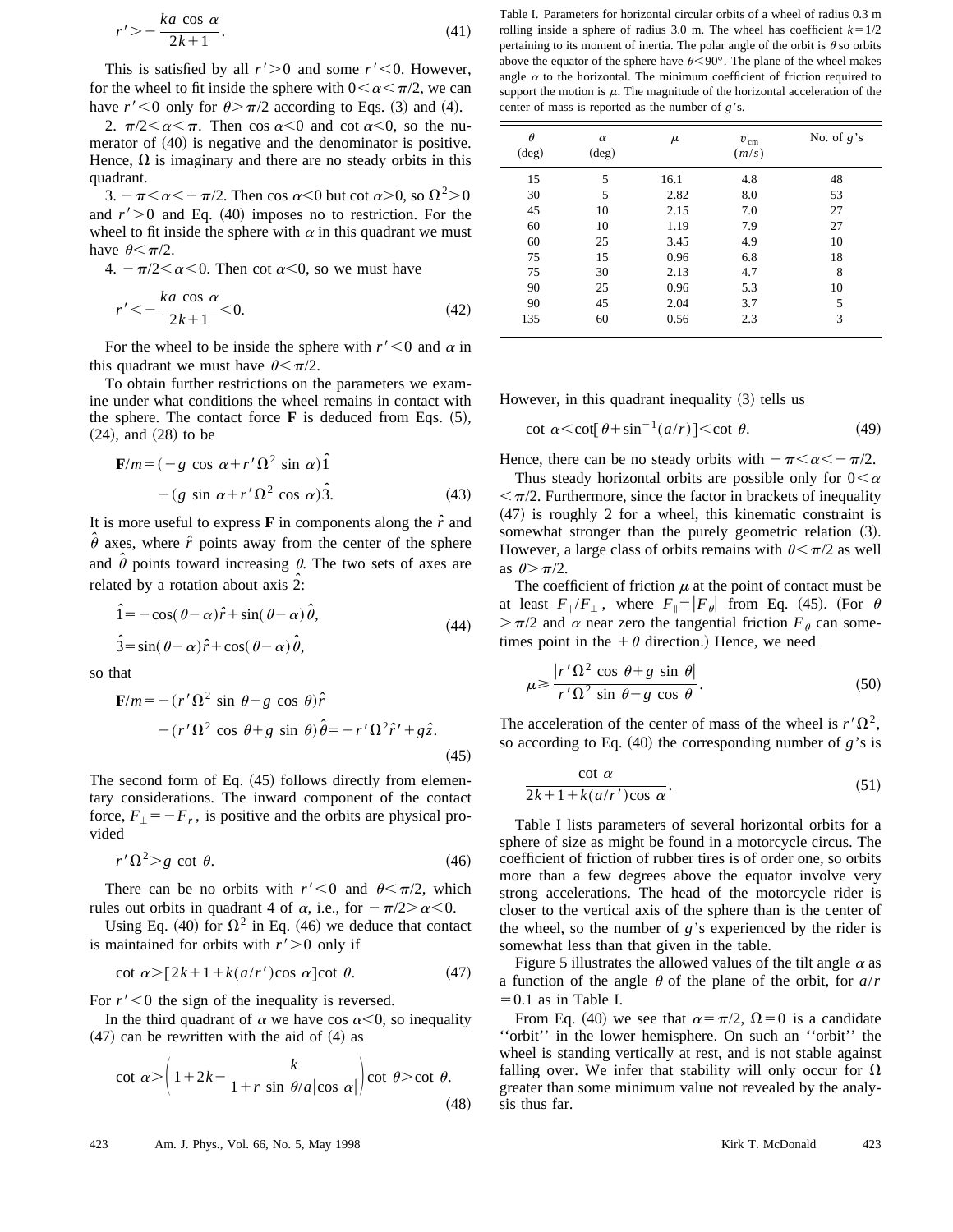

Fig. 5. The allowed values of the tilt angle  $\alpha$  as a function of the angle  $\theta$  of horizontal orbits for  $a/r=0.1$ . The allowed region is bounded by three curves, derived from expressions  $(3)$ ,  $(40)$ , and  $(46)$ .

#### **C. Stability analysis**

A completely general analysis of the stability of the steady circular orbits found above appears to be very difficult. We give a fairly general analysis for vertical orbits, but for horizontal orbits we obtain results only for orbits with  $\theta = \pi/2$ , i.e., orbits about the equator of the sphere and for orbits of "small" wheels.

We follow the approach of Sec.  $405$  of Milne,<sup>2</sup> where it was shown how the steady motion of a disk rolling in a straight line on a horizontal plane is stable if the angular velocity is great enough. It was also shown that the small oscillatory departures from steady motion lead to an oscillatory path of the point of contact of the wheel with the plane. Hence, in the present case we must consider perturbations that carry the wheel away from the plane of the steady orbit.

The difficulty is that there are, in general, four degrees of freedom for departures from steady motion: The axis of the wheel can be perturbed in two directions, the angular velocity  $\phi$  can be perturbed, as well as the angle  $\theta$  to the point of contact. However, the procedure to eliminate the unknown force of contact from the six equations of motion of a rigid body leaves only three equations of motion. We will obtain solutions to the perturbed equations of motions only in special cases where there are, in effect, just two or three degrees of freedom. A more general analysis might be possible using the contact force found in steady motion as a first approximation to the contact force in perturbed motion, but we do not pursue this here.

A wheel rolling with a steady circular orbit on a plane can suffer only three types of perturbations and the results of an analysis are reported in example 3, Sec. 244 of Routh.<sup>5</sup> For a sphere rolling within a fixed sphere, the direction of what we call axis 3 always points to the center of the fixed sphere so there are only two perturbations to consider and the solution is relatively straightforward, as reviewed in Sec. IV below. The stability of horizontal orbits of rolling spheres lends confidence that stable orbits also exist for wheels.

# *1. Vertical orbits*

We define the  $(x', y', z')$  coordinate system to have the  $x'$ axis vertical:  $\hat{x}' = \hat{z}$ . In steady motion we have

$$
\alpha = 0
$$
,  $\hat{1} = -\hat{z}'$ ,  $\hat{3} = \hat{r}' = \hat{x}' \cos \phi + \hat{y}' \sin \phi$ , (52)



Fig. 6. For vertical orbits the  $x<sup>7</sup>$  axis is identical to the *z* axis. The axis  $\hat{s}$ <sup> $'$ </sup>  $= \hat{z}' \times \hat{r}'$  is in the direction of the unperturbed  $\hat{2}$  axis.

where  $\phi$  is the azimuth of the center of the wheel from the  $\hat{x}$ <sup>'</sup> axis. Thus  $\phi=0$  at the top of the orbit. To discuss departures from steady motion in which the  $\overline{1}$  axis is no longer parallel to the  $\hat{z}$ <sup>*'*</sup> axis, it is useful to have a unit triad  $(\hat{r}', \hat{s}', \hat{z}')$ defined by

$$
\hat{r}' = \hat{x}' \cos \phi + \hat{y} \sin \phi,
$$
  
\n
$$
\hat{s}' = \hat{z}' \times \hat{r}' = -\hat{x}' \sin \phi + \hat{y}' \cos \phi,
$$
\n(53)

with  $\phi$  defined as before. See Fig. 6. The surface of the sphere at the point of contact is parallel to the  $s'-z'$  plane. Axes  $\hat{r}$ <sup>'</sup> and  $\hat{z}$ <sup>'</sup> rotate about the  $z$ <sup>'</sup> axis with angular velocity  $\phi$ , so that

$$
\frac{d\hat{r}'}{dt} = \dot{\phi}\hat{s}', \quad \frac{d\hat{s}'}{dt} = -\dot{\phi}\hat{r}'.\tag{54}
$$

The perturbed 1 axis can then be written

$$
\hat{1} = \epsilon_r \hat{r}' + \epsilon_s \hat{s}' - \hat{z}',\tag{55}
$$

with  $|\epsilon_r|, |\epsilon_s| \leq 1$ , where throughout the stability analysis we ignore second-order terms. Writing

$$
\hat{3} = \hat{r}' + \delta_s \hat{s}' + \delta_z \hat{z}',\tag{56}
$$

with  $|\delta_s|, |\delta_z| \le 1$ , the condition  $\hat{1} \cdot \hat{3} = 0$  requires that  $\delta_z = \epsilon_r$ . Then to first order,

$$
\hat{2} = \hat{3} \times \hat{1} = -\delta_s \hat{r}' + \hat{s}' + \epsilon_s \hat{z}'. \tag{57}
$$

We expect that vector  $\hat{2}$  will remain parallel to the surface of the sphere even for large departure from steady motion, so  $\hat{2}$ must remain in the  $s'-z'$  plane. Hence,  $\delta_s = 0$  and

$$
\hat{3} = \hat{r}' + \epsilon_r \hat{z}'.\tag{58}
$$

Also, we can identify  $\alpha$  as the tilt angle of the  $\hat{3}$  axis to the  $r' - s'$  plane, so that

$$
\alpha = \epsilon_r. \tag{59}
$$

The analysis proceeds along the lines of Sec. II B except that now we express all vectors in terms of the triad  $(\hat{r}', \hat{s}', \hat{z}')$ . To the first approximation the angular velocity of the wheel about the 1<sup> $\hat{i}$ </sup> axis is still given by  $\omega_1 = (r'/a)\dot{\phi}$ . From Eqs.  $(54)$  and  $(55)$  we find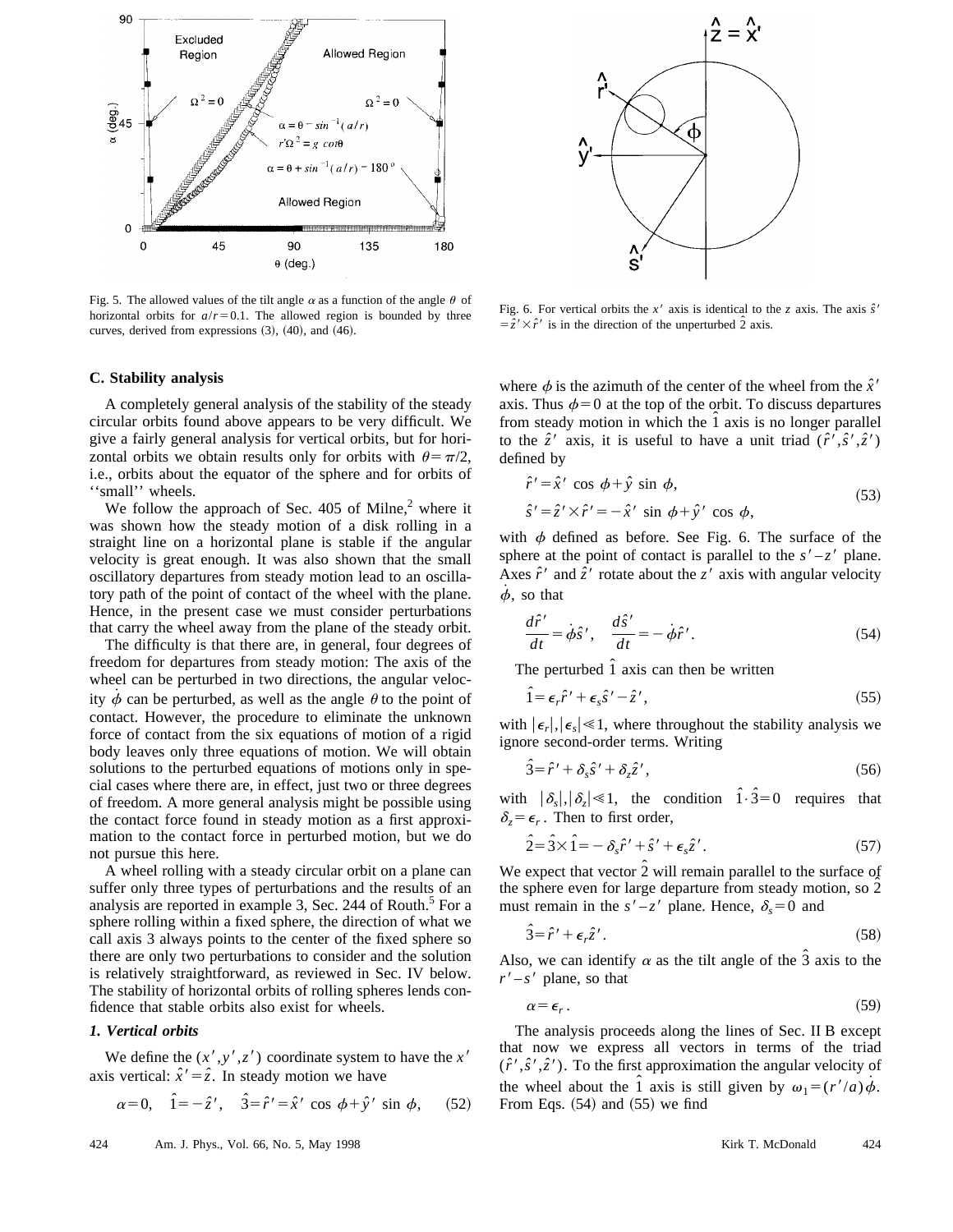$$
\frac{d\hat{1}}{dt} = (\dot{\epsilon}_r - \epsilon_s \dot{\phi})\hat{r}' + (\epsilon_r \dot{\phi} + \dot{\epsilon}_s)\hat{s}',\tag{60}
$$

$$
\hat{1} \times \frac{d\hat{1}}{dt} = (\epsilon_r \dot{\phi} + \dot{\epsilon}_s) \hat{r}' - (\dot{\epsilon}_r - \epsilon_s \dot{\phi}) \hat{s}',\tag{61}
$$

so that Eq.  $(11)$  yields

$$
\omega = \omega_1 \hat{1} + \hat{1} \times \frac{d\hat{1}}{dt} = [(1 + r'/a)\epsilon_r \dot{\phi} + \dot{\epsilon}_s] \hat{r}'
$$

$$
- [\dot{\epsilon}_r - (1 + r'/a)\epsilon_s \dot{\phi}] \hat{s}' - (r'/a)\dot{\phi}\hat{z}'.
$$
(62)

Then Eq.  $(12)$  tells us

 $\mathbf{r}$ 

$$
\mathbf{L}_{ma} = 2ka\omega_1 \hat{\mathbf{i}} + ka\hat{\mathbf{i}} \times \frac{d\hat{\mathbf{i}}}{dt}
$$
  
= k[(2r' + a)\epsilon\_r \dot{\phi} + a\dot{\epsilon}\_s]\hat{r}'  
- k[a\dot{\epsilon}\_r - (2r' + a)\epsilon\_s \dot{\phi}]\hat{s}' - 2kr'\dot{\phi}\hat{z}', (63)

so that to first order of smallness

$$
\frac{1}{ma} \frac{d\mathbf{L}}{dt}
$$
\n
$$
= k[2(r'+a)\dot{\epsilon}_r \dot{\phi} + (2r'+a)(\epsilon_r \ddot{\phi} - \epsilon_s \dot{\phi}^2) + a\ddot{\epsilon}_s]\hat{r}'
$$
\n
$$
-k[a\ddot{\epsilon}_r - (2r'+a)(\epsilon_r \dot{\phi}^2 - \epsilon_s \ddot{\phi}) - 2(r'+a)\dot{\epsilon}_s \dot{\phi}]\hat{s}'
$$
\n
$$
-2k(r'\ddot{\phi} + \dot{r}'\dot{\phi})\hat{z}'. \tag{64}
$$

In this we have noted from Eq. (4) that  $\dot{r}' = r \dot{\theta} \sin \theta$  to first order and that  $\dot{\theta}$  is small. Next,

$$
\frac{d\mathbf{r}_{cm}}{dt} = a\hat{3} \times \boldsymbol{\omega} \approx a\hat{r}' \times \boldsymbol{\omega}
$$

$$
= r'\dot{\phi}\hat{s}' - [a\dot{\epsilon}_r - (r' + a)\epsilon_s\dot{\phi}]\hat{z}'. \qquad (65)
$$

Then to first order,

$$
\frac{d^2 \mathbf{r}_{cm}}{dt^2} = -r' \dot{\phi}^2 \hat{r}' + (r' \ddot{\phi} + \dot{r}' \dot{\phi}) \hat{s}'
$$

$$
- [a \ddot{\boldsymbol{\epsilon}}_r - (r' + a)(\dot{\boldsymbol{\epsilon}}_s \dot{\phi} + \boldsymbol{\epsilon}_s \ddot{\phi})] \hat{z}', \qquad (66)
$$

so that

$$
\hat{3} \times \frac{d^2 \mathbf{r}_{cm}}{dt^2} = (\hat{r}' + \epsilon_r \hat{z}') \times \frac{d^2 \mathbf{r}_{cm}}{dt^2}
$$
  
=  $-r' \epsilon_r \ddot{\phi} \hat{r}'$   
+  $[a\ddot{\epsilon}_r - r' \epsilon_r \dot{\phi}^2 - (r' + a)(\dot{\epsilon}_s \dot{\phi} + \epsilon_s \ddot{\phi})]\hat{s}'$   
+  $(r' \ddot{\phi} + \dot{r}' \dot{\phi})\hat{z}'$ . (67)

Also,

$$
\hat{3} \times \hat{z} = (\hat{r}' + \epsilon_r \hat{z}') \times (\cos \phi \hat{r}' - \sin \phi \hat{s}')
$$
  
=  $\epsilon_r \sin \phi \hat{r}' + \epsilon_s \cos \phi \hat{s}' - \sin \phi \hat{z}'.$  (68)

The  $r'$ ,  $s'$ , and  $z'$  components of the equation of motion  $(7)$  are then

$$
0 = [(2k+1)r' + ka] \epsilon_r \ddot{\phi} + 2k(r' + a) \dot{\epsilon}_r \dot{\phi} - g \epsilon_r \sin \phi -k(2r' + a) \epsilon_s \dot{\phi}^2 + ka \ddot{\epsilon}_s,
$$
(69)

$$
0 = [(2k+1)r + ka] \epsilon_r \dot{\phi}^2 - (k+1)a \ddot{\epsilon}_r - g \epsilon_r \cos \phi
$$
  
+ (2k+1)(r'+a) \dot{\epsilon}\_s \dot{\phi}  
+ [(2k+1)r' + (k+1)a] \epsilon\_s \ddot{\phi}, (70)

$$
0 = (2k+1)(r'\ddot{\phi} + \dot{r}'\dot{\phi}) - g \sin \phi.
$$
 (71)

If the perturbations  $\epsilon_r$ ,  $\epsilon_s$ , and  $\dot{r}$ <sup>'</sup> are set to zero, Eqs. (69) and  $(70)$  become trivial while Eq.  $(71)$  becomes the steady equation of motion (33).

The general difficulty with this analysis is that there are only three equations,  $(69)–(71)$ , while there are four perturbations,  $\epsilon_r$ ,  $\epsilon_s$ ,  $\ddot{\phi}$ , and  $\dot{\theta}$ . The perturbation  $\dot{\theta}$  appears only in Eq.  $(71)$  via  $\dot{r}$ <sup>'</sup>; Its effect on  $r'$  leads only to second-order terms in Eqs.  $(69)$  and  $(70)$ . If we could neglect the terms in  $\phi$  in Eqs.  $(69)$  and  $(70)$ , then these two equations would describe only the perturbations  $\epsilon_r$  and  $\epsilon_s$  to first order and a solution could be completed.

Therefore, we restrict our attention to the top of the orbit,  $\phi$ =0, where Eq. (71) tells us that  $\ddot{\phi}$ =0 to leading order. The angular velocity  $\dot{\phi}_0$  at this point is a minimum, so the gyroscopic stability of the wheel is the least here. Hence, if the orbit is stable at  $\phi=0$  it will be stable at all  $\phi$ .

The forms of Eqs. (69) and (70) for  $\phi=0$  indicate that if  $\epsilon_r$  and  $\epsilon_s$  are oscillatory, then they are 90° out of phase. Therefore, we seek solutions

$$
\epsilon_r = \epsilon_r \cos \omega t, \quad \epsilon_s = \epsilon_s \sin \omega t, \tag{72}
$$

where  $\omega$  now represents the oscillation frequency. The coupled equations of motion then yield the simultaneous linear equations

$$
2k(r'+a)\dot{\phi}_0\omega\epsilon_r + [ka\omega^2 + k(2r'+a)\dot{\phi}_0^2]\epsilon_s = 0,
$$
  

$$
\{(k+1)a\omega^2 + [(2k+1)r'+ka]\dot{\phi}_0^2 - g\}\epsilon_r
$$
  

$$
+ (2k+1)(r'+a)\dot{\phi}_0\omega\epsilon_s = 0.
$$
 (73)

These equations are consistent only if the determinant of the coefficient matrix vanishes, which leads to the quadratic equation

$$
A\omega^4 - B\omega^2 - C = 0,\tag{74}
$$

with solutions

$$
\omega^2 = \frac{B \pm \sqrt{B^2 + 4AC}}{2A},\tag{75}
$$

where

$$
A = k(k+1)a^2,\tag{76}
$$

$$
B = kag + k[(2k+1)(2r'^2 + a^2) + (4k+1)ar']\dot{\phi}_0^2,
$$
\n(77)

and

$$
C = k(2r' + a) \left( \left[ (2k+1)r' + ka \right] \dot{\phi}_0^2 - g \right) \dot{\phi}_0^2. \tag{78}
$$

Since *A* and *B* are positive, there are real, positive roots whenever  $B^2 + 4AC$  is positive, i.e., for  $C > -B^2/4A$ . In particular, this is satisfied for positive *C*, or equivalently for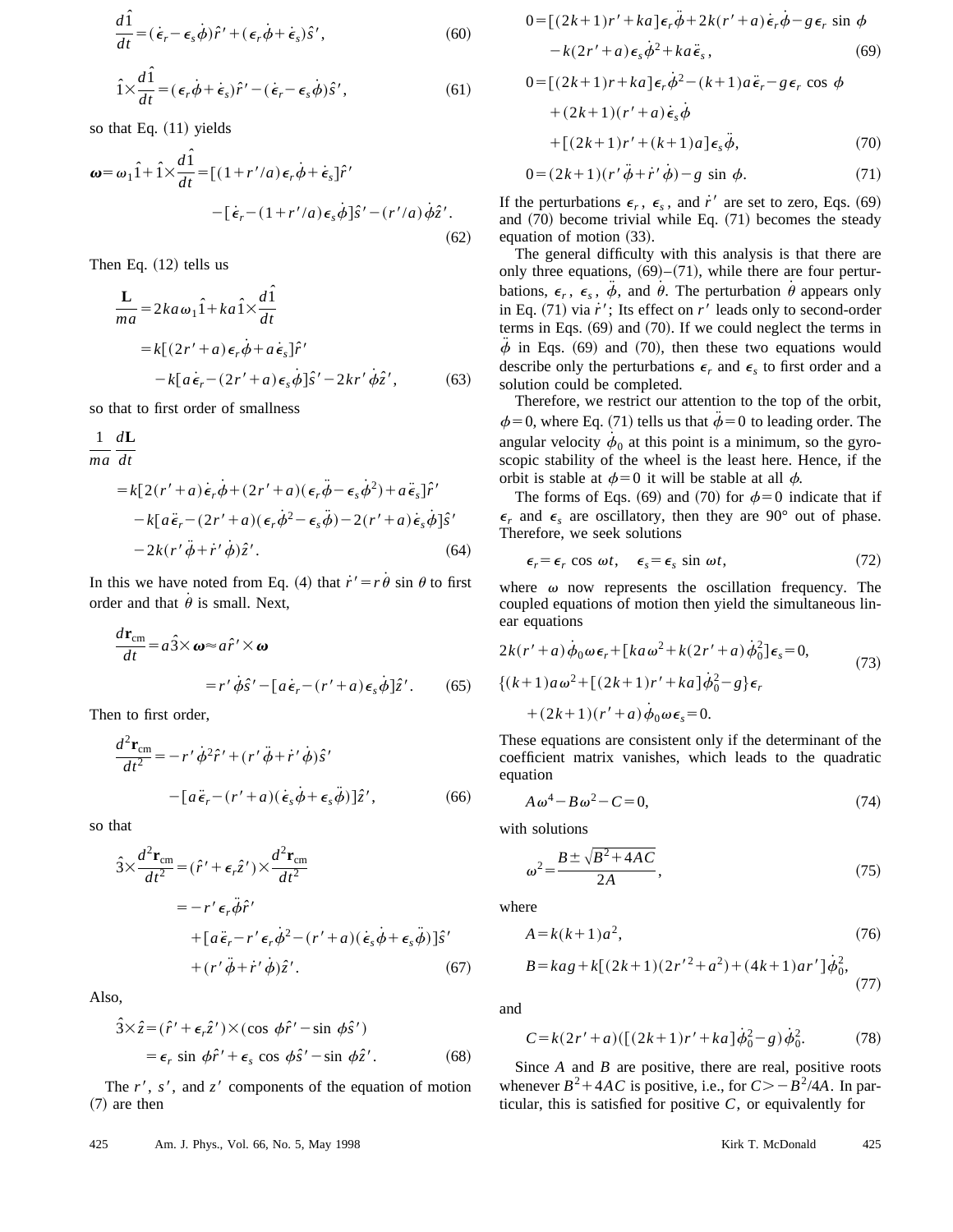

Fig. 7. For horizontal orbits of a wheel rolling inside a sphere, the  $(x, y, z)$ axes are identical with the  $(x', y', z')$  axes. The  $\hat{r} - \hat{s}$  plane is horizontal. The axes  $\hat{u}$ ,  $\hat{s}$ , and  $\hat{t}$  are along the unperturbed directions of the 1, 2, and 3 axes, respectively. Axes  $\hat{t}$  and  $\hat{u}$  lie in the vertical plane  $\hat{r} - \hat{z}$ .

$$
\dot{\phi}_0^2 > \frac{g}{(2k+1)r' + ka}.\tag{79}
$$

However, this is less restrictive than the elementary result (37) that the wheel stay in contact with the sphere! All vertical orbits for which the wheel remains in contact with the sphere are stable against small perturbations.

The stability analysis yields the formal result that if  $(\phi, \dot{\phi}) = (0,0)$ , then  $\omega = \sqrt{g/(k+1)a}$ . We recognize this as the frequency of oscillation of a simple pendulum formed by suspending the wheel from a point on its rim, the motion being perpendicular to the plane of the wheel.

#### *2. Horizontal orbits*

We expect the stability analysis of horizontal orbits to be nontrivial since we have identified steady orbits that are ''obviously'' unstable.

The spirit of the analysis has been set forth in the preceding sections. For horizontal orbits the  $(x', y', z')$  coordinate system can be taken as identical to the  $(x, y, z)$  system, so we drop the prime symbol in this section. We introduce a triad  $(\hat{r}, \hat{s}, \hat{z})$ , with  $\hat{r}$  being the perpendicular unit vector from the *z* axis toward the center of the wheel. Then *sˆ* points in the direction of the motion of the center of the wheel in case of steady motion.

It is also useful to introduce a unit triad that points along the  $(\hat{1}, \hat{2}, \hat{3})$  axes for steady motion. The  $\hat{s}$  axis already points along the  $\hat{2}$  axis for steady motion, so we only need define  $\hat{t}$ as being along the direction of  $\hat{3}$  and  $\hat{u}$  as being along the direction of 1 for steady motion, as shown in Fig. 7. Then  $(\hat{s}, \hat{t}, \hat{u})$  form a right-handed unit triad. The vertical,  $\hat{z}$ , is then related by

$$
\hat{z} = -\sin \alpha_0 \hat{t} - \cos \alpha_0 \hat{u},\tag{80}
$$

where  $\alpha_0$  is the angle of inclination of the wheel to the horizontal in steady motion. The triad  $(\hat{s}, \hat{t}, \hat{u})$  rotates about the  $\hat{z}$  axis with angular velocity  $\phi$ , so that

$$
\frac{d\hat{s}}{dt} = \dot{\phi}\hat{z} \times \hat{s} = -\dot{\phi} \cos \alpha_0 \hat{t} + \dot{\phi} \sin \alpha_0 \hat{u},
$$
 (81)

$$
\frac{d\hat{t}}{dt} = \dot{\phi} \cos \alpha_0 \hat{s},\tag{82}
$$

and

$$
\frac{d\hat{u}}{dt} = -\dot{\phi} \sin \alpha_0 \hat{s}.
$$
 (83)

We now consider small departures from steady motion. The 1 axis deviates slightly from the  $\hat{u}$  axis according to

$$
\hat{1} = \epsilon_s \hat{s} + \epsilon_t \hat{t} + \hat{u}, \quad |\epsilon_s|, |\epsilon_t| \le 1.
$$
\n(84)

The  $\hat{3}$  axis departs slightly from the  $t$  axis, but to the first approximation it remains in a vertical plane, i.e., the  $t-u$ plane. Then we have

$$
\hat{2} = \hat{s} - \epsilon_s \hat{1}, \quad \hat{3} = \hat{t} - \epsilon_t \hat{u}.
$$
\n(85)

With the above definitions the signs of angles  $\alpha$  and  $\epsilon$  are opposite:

$$
\Delta \alpha = -\epsilon_t, \quad \dot{\alpha} = -\dot{\epsilon}_t. \tag{86}
$$

To first approximation the component  $\omega_1$  of the angular velocity of the wheel about its axis remains  $\omega_1 = (r'/a)\phi$ . Then

$$
\frac{d\hat{1}}{dt} = (-\dot{\phi}\sin\alpha_0 + \dot{\epsilon}_s - \epsilon_t\dot{\phi}\cos\alpha_0)\hat{s}
$$

$$
-(\epsilon_s\dot{\phi}\cos\alpha_0 - \dot{\epsilon}_t)\hat{t} + \epsilon_s\dot{\phi}\sin\alpha_0\hat{u}, \qquad (87)
$$

$$
\hat{1} \times \frac{d\hat{1}}{dt} = (\epsilon_s \dot{\phi} \cos \alpha_0 - \dot{\epsilon}_t) \hat{s}
$$

$$
-(\dot{\phi} \sin \alpha_0 + \dot{\epsilon}_s - \epsilon_t \dot{\phi} \cos \alpha_0) \hat{t} + \epsilon_t \dot{\phi} \sin \alpha_0 \hat{u},
$$
(88)

so that

$$
\omega = \omega_1 \hat{1} + \hat{1} \times \frac{d\hat{1}}{dt}
$$
  
=  $[(r'/a + \cos \alpha_0) \epsilon_s \dot{\phi} - \dot{\epsilon}_t] \hat{s}$   
-  $[\dot{\phi} \sin \alpha_0 - \dot{\epsilon}_s - (r'/a + \cos \alpha_0) \epsilon_t \dot{\phi}] \hat{t}$   
+  $(r'/a + \epsilon_t \sin \alpha_0) \dot{\phi} \hat{u},$  (89)

and

$$
\mathbf{L}_{ma} = 2ka\omega_1 \hat{1} + ka\hat{1} \times \frac{d\hat{1}}{dt}
$$
  
= k[(2r' + a cos \alpha\_0)\epsilon\_s \dot{\phi} - a\dot{\epsilon}\_t]\hat{s}  
- k[a\dot{\phi} sin \alpha\_0 - a\dot{\epsilon}\_s - (2r' + a cos \alpha\_0)\epsilon\_t \dot{\phi}] \hat{t}  
+ k(2r' + a\epsilon\_t sin \alpha\_0) \dot{\phi}\hat{u}. (90)

Then, to the first approximation,

426 Am. J. Phys., Vol. 66, No. 5, May 1998 Kirk T. McDonald 426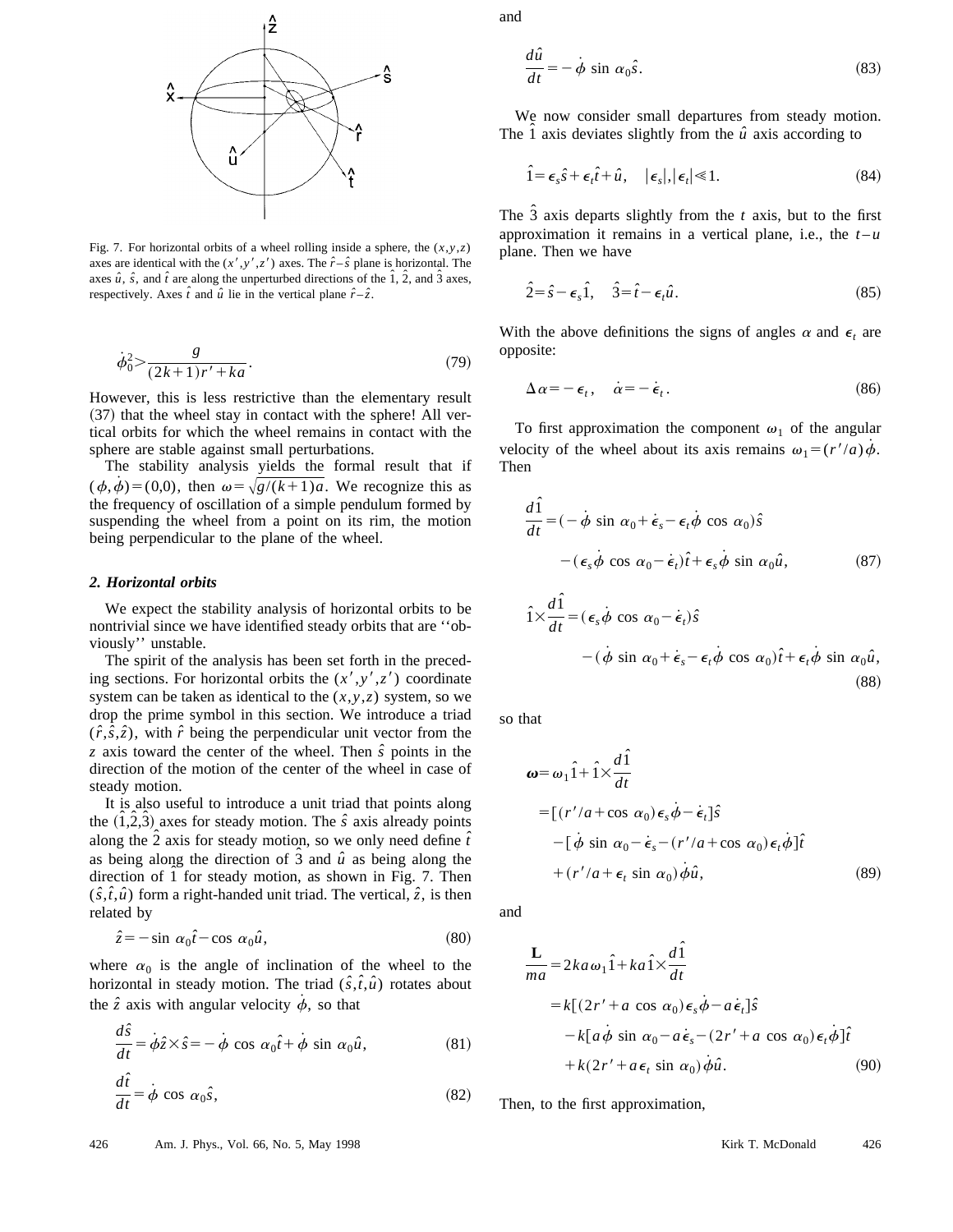$$
\frac{1}{ma} \frac{d\mathbf{L}}{dt}
$$
\n
$$
= -k[(2r' + a \cos \alpha_0)\dot{\phi}^2 \sin \alpha_0
$$
\n
$$
-2(r' + a \cos \alpha_0)\dot{\epsilon}_s\dot{\phi}
$$
\n
$$
-(2r' \cos \alpha_0 + a \cos 2\alpha_0)\epsilon_t\dot{\phi}^2 + a\ddot{\epsilon}_t]\hat{s}
$$
\n
$$
-k[a\ddot{\phi} \sin \alpha_0 + (2r' + a \cos \alpha_0)\epsilon_s\dot{\phi}^2 \cos \alpha_0
$$
\n
$$
-a\ddot{\epsilon}_s - 2(r' + a \cos \alpha_0)\dot{\epsilon}_t\dot{\phi}]\hat{t}
$$
\n
$$
+k[2r'\ddot{\phi} + 2\dot{r}'\dot{\phi} + (2r' + a \cos \alpha_0)\epsilon_s\dot{\phi}^2 \sin \alpha_0]\hat{u}.
$$
\n(91)

Unlike the case of vertical orbits, for horizontal orbits the factor  $\phi$  has no zeroth-order component and we neglect terms like  $\epsilon \ddot{\phi}$ .

Similarly,

1

$$
\frac{d\mathbf{r}_{cm}}{dt} = a\hat{3} \times \boldsymbol{\omega}
$$
  
\n
$$
= a(\hat{t} - \boldsymbol{\epsilon}_{t}\hat{u}) \times \boldsymbol{\omega}
$$
  
\n
$$
= r'\dot{\phi}\hat{s} - [(r' + a\cos\alpha_{0})\boldsymbol{\epsilon}_{s}\dot{\phi} - a\dot{\boldsymbol{\epsilon}}_{t}]\hat{u}, \qquad (92)
$$
  
\n
$$
\frac{d^{2}\mathbf{r}_{cm}}{dt^{2}} = [r'\ddot{\phi} + \dot{r}'\dot{\phi} + (r' + a\cos\alpha_{0})\boldsymbol{\epsilon}_{s}\dot{\phi}^{2}\sin\alpha_{0}
$$

$$
-a\,\dot{\epsilon}_t\dot{\phi}\,\sin\,\alpha_0\,\hat{s}-r'\,\dot{\phi}^2\,\cos\,\alpha_0\hat{t}
$$
  
+ 
$$
[r'\,\dot{\phi}^2\,\sin\,\alpha_0-(r'+a\,\cos\,\alpha_0)\,\dot{\epsilon}_s\,\dot{\phi}+a\,\ddot{\epsilon}_t\,\hat{d}, \qquad (93)
$$

and

$$
\hat{3} \times \frac{d^2 \mathbf{r}_{cm}}{dt^2} = (\hat{t} - \epsilon_t \hat{u}) \times \frac{d^2 \mathbf{r}_{cm}}{dt^2}
$$
  
\n
$$
= [r' \phi^2 \sin \alpha_0 - (r' + a \cos \alpha_0) \dot{\epsilon}_s \dot{\phi}
$$
  
\n
$$
-r' \epsilon_t \dot{\phi}^2 \cos \alpha_0 + a \ddot{\epsilon}_t] \hat{s} - [r' \ddot{\phi} + \dot{r}' \dot{\phi}
$$
  
\n
$$
+ (r' + a \cos \alpha) \epsilon_s \dot{\phi}^2 \sin \alpha_0 - a \dot{\epsilon}_t \dot{\phi} \sin \alpha_0] \hat{u}.
$$
  
\n(94)

We also need

$$
\hat{3} \times \hat{z} = (\hat{t} - \epsilon_t \hat{u}) \times (-\sin \alpha_0 \hat{t} - \cos \alpha_0 \hat{u})
$$
  
= -(\cos \alpha\_0 + \epsilon\_t \sin \alpha\_0) \hat{s}. (95)

The  $s$ ,  $t$ , and  $u$  components of the equation of motion  $(7)$ are

$$
0 = [(2k+1)r' + ka \cos \alpha_0] \dot{\phi}^2 \sin \alpha_0 - g \cos \alpha_0
$$
  
-(2k+1)(r' + a \cos \alpha\_0) \dot{\epsilon}\_s \dot{\phi} - [(2k+1)r' \cos \alpha\_0  
+ka \cos 2\alpha\_0] \epsilon\_t \dot{\phi}^2 - g \epsilon\_t \sin \alpha\_0 + (k+1)a \ddot{\epsilon}\_t, (96)

$$
0 = ka\ddot{\phi}\sin\alpha_0 + k(2r' + a\cos\alpha_0)\epsilon_s\dot{\phi}^2\sin\alpha_0 - ka\ddot{\epsilon}_s
$$

$$
-2k(r' + a\cos\alpha_0)\dot{\epsilon}_t\dot{\phi}, \qquad (97)
$$

and

427 Am. J. Phys., Vol. 66, No. 5, May 1998 **Kirk T. McDonald** 427

$$
0 = (2k+1)(r'\ddot{\phi} + \dot{r}'\dot{\phi}) + [(2k+1)r' + (k+1)a \cos \alpha_0] \epsilon_s \dot{\phi}^2 \sin \alpha_0 - a \dot{\epsilon}_t \dot{\phi} \sin \alpha_0. \quad (98)
$$

The leading terms of these three equations are just Eqs.  $(30)$ – $(32)$  for  $\beta=0$ . Therefore we can write  $\dot{\phi} = \Omega + \dot{\delta}$ , where  $\Omega$  is the angular velocity of the steady horizontal orbit and  $\delta$  is a small correction.

Although the derivative of  $r'$ ,

$$
\dot{r}' = r\dot{\theta} \cos \theta_0 + a\dot{\alpha} \sin \alpha_0 = r\dot{\theta} \cos \theta_0 - a\dot{\epsilon}_t \sin \alpha_0,
$$
\n(99)

appears only in Eq. (98), in general the perturbation  $\dot{\theta}$  is not decoupled from  $\epsilon_s$  and  $\epsilon_t$ , as was the case for vertical orbits. Thus far, we have found a way to proceed only in somewhat special cases in which the  $\theta$  perturbation can be ignored, as described in Secs. II C 3 and II C 4.

#### *3. Orbits near the equator*

It appears possible to carry the analysis forward for the special case  $\theta_0 = \pi/2$ , the orbit on the equator of the sphere. This case is, however, of interest.

Assuming  $\theta_0 = \pi/2$ , the equations of motion (96)–(98) then provide three relations among the three perturbations  $\delta$ ,  $\epsilon_s$ , and  $\epsilon_t$ . For this we consider only the first-order terms, noting that  $\dot{\phi}^2 \approx \Omega^2 + 2\Omega \dot{\delta}$  and

$$
r' = r \sin \theta - a \cos \alpha \approx r'_0 + r \Delta \theta \cos \theta_0 + a \Delta \alpha \sin \alpha_0
$$

$$
= r'_0 - a \epsilon_t \sin \alpha_0, \qquad (100)
$$

where  $r_0 = r - a \cos \alpha_0$  for  $\theta_0 = \pi/2$ , recalling Eq. (86). Also, from the form of Eqs.  $(96)–(98)$  we infer that if the perturbations are oscillatory, then  $\delta$  and  $\epsilon_s$  have the same phase, which is 90 $^{\circ}$  from that of  $\epsilon$ <sub>t</sub>. Therefore, we seek solutions of the form

$$
\delta = \delta \sin \omega t, \quad \epsilon_s = \epsilon_s \sin \omega t, \quad \epsilon_t = \epsilon_t \cos \omega t, \quad (101)
$$

where  $\omega$  is the frequency of oscillation. The first-order terms of the differential equations  $(96)–(98)$  then yield the algebraic relations

$$
0=2\Omega \sin \alpha_0[(2k+1)r'_0+ka \cos \alpha_0]\omega \delta
$$
  
\n
$$
-\Omega(2k+1)(r'_0+a \cos \alpha_0)\omega \epsilon_s
$$
  
\n
$$
-\{\Omega^2[(2k+1)r'_0 \cos \alpha_0+(k+\sin^2 \alpha_0)a]
$$
  
\n
$$
-g \sin \alpha_0+(k+1)a\omega^2\}\epsilon_t,
$$
  
\n
$$
0=-ka \sin \alpha_0\omega^2 \delta
$$
  
\n
$$
+[k\Omega^2 \cos \alpha_0(2r'_0+a \cos \alpha_0)+ka\omega^2]\epsilon_s
$$
  
\n
$$
+2k\Omega(r'_0+a \cos \alpha_0)\omega \epsilon_t,
$$
 (102)

$$
0 = -(2k+1)r'_0\omega^2 \delta
$$
  
+  $\Omega^2 \sin \alpha_0[(2k+1)r'_0 + (k+1)a \cos \alpha_0]\epsilon_s$   
+  $2(k+1)\Omega \sin \alpha_0 a \omega \epsilon_t$ .

These equations have the form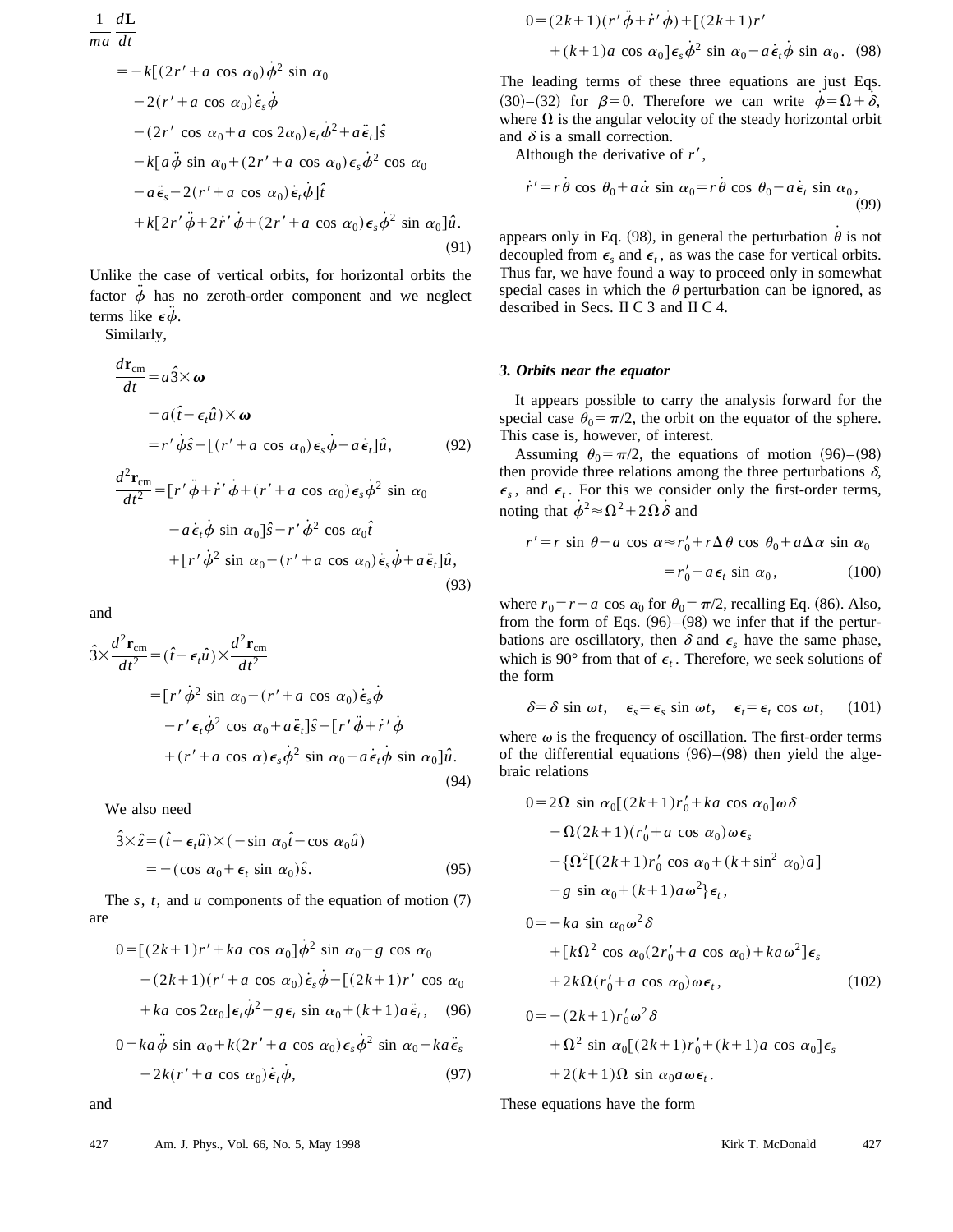$$
A_{11}\omega\delta + A_{12}\omega\epsilon_s + (A_{13} + B_{13}\omega^2)\epsilon_t = 0,
$$
  
\n
$$
A_{21}\omega^2\delta + (A_{22} + B_{22}\omega^2)\epsilon_s + A_{23}\omega\epsilon_t = 0,
$$
  
\n
$$
A_{31}\omega^2\delta + A_{32}\epsilon_s + A_{33}\omega\epsilon_t = 0.
$$

To have consistency the determinant of the coefficient matrix must vanish, which leads quickly to the quadratic equation

$$
A\omega^4 - B\omega^2 - C = 0,\tag{104}
$$

where

$$
A = B_{13}B_{22}A_{31},
$$
\n
$$
B = A_{11}B_{22}A_{33} + A_{12}A_{23}A_{31} + B_{13}A_{21}A_{32} - A_{13}B_{22}A_{31}
$$
\n
$$
-B_{13}A_{22}A_{31} - A_{12}A_{21}A_{33},
$$
\n(106)

and

$$
C = A_{11}A_{22}A_{33} + A_{13}A_{21}A_{32} - A_{13}A_{22}A_{31} - A_{11}A_{23}A_{32}.
$$
\n(107)

From numerical evaluation it appears that *A*, *B*, and *C* are all positive for angular velocities  $\Omega$  that obey Eq. (40). That is, all steady orbits at the equator of the sphere are stable. There is both a fast and slow oscillation about steady motion for these orbits, an effect familiar from nutations of a symmetric top.

#### *4. Small wheel inside a large sphere*

The analysis can also be carried further in the approximation that the radius *a* of the wheel is much less than the radius *r* of the fixed sphere. In this case the perturbation in angle  $\theta$  of the orbit is of higher order than the perturbations in azimuth  $\phi$  and in the angles  $\epsilon_s$  and  $\epsilon_t$  related to the axes of the wheel. A solution describing the three first-order perturbations can then be obtained.

For the greatest simplification we also require that

$$
a \ll r'_0 \approx r \sin \theta_0. \tag{108}
$$

Thus we restrict our attention to orbits significantly different from the special cases of motion near the poles of the fixed sphere.

In the present approximation the first-order terms of the perturbed equations of motion  $(96)$ – $(98)$  are

$$
2\Omega\dot{\delta}\sin\alpha_0 = \Omega\dot{\epsilon}_s + \left(\Omega^2\cos\alpha_0 + \frac{g\sin\alpha_0}{(2k+1)r'_0}\right)\epsilon_t,
$$
\n(109)

$$
\epsilon_s = \frac{\dot{\epsilon}_t}{\Omega \sin \alpha_0},\tag{110}
$$

and

$$
\ddot{\delta} = -\epsilon_s \Omega^2 \sin \alpha_0. \tag{111}
$$

Inserting  $(110)$  into  $(111)$  we can integrate the latter to find

$$
\dot{\delta} = -\Omega \,\epsilon_t. \tag{112}
$$

Using this and the derivative of  $(110)$  in  $(109)$  we find that  $\epsilon_t$ obeys

$$
\ddot{\epsilon}_t + \left[ \Omega^2 \sin \alpha_0 (\cos \alpha_0 + 2 \sin \alpha_0) + \frac{g \sin^2 \alpha_0}{(2k+1)r'_0} \right] \epsilon_t = 0.
$$
\n(113)

Then the frequency  $\omega$  of the perturbations is given by

$$
\omega^2 = \Omega^2 \sin \alpha_0 (\cos \alpha_0 + 2 \sin \alpha_0) + \frac{g \sin^2 \alpha_0}{(2k+1)r'_0}
$$
  
=  $\Omega^2 \tan \alpha_0 (1 + \sin 2\alpha_0),$  (114)

using Eqs.  $(40)$  and  $(108)$ .

 $(103)$ 

Thus all orbits for small wheels are stable if condition  $(108)$  holds. We conjecture that orbits for large wheels are also stable if  $(108)$  is satisfied.

For steady orbits that lie very near the poles, i.e., those that have  $r'_0 \le a$ , we conjecture that the motion is stable only for  $\Omega$  greater than some minimum value. For a wheel spinning about its axis on a horizontal plane the stability condition is

$$
\Omega^2 > \frac{g}{(2k+1)a}.\tag{115}
$$

See, for example, Sec. 55 of Deimel.<sup>4</sup> However, we have been unable to deduce the generalization of this constraint to include the dependence on *r* and  $\theta_0$  for small *r* sin  $\theta_0$ .

#### **III. WHEEL ROLLING OUTSIDE A FIXED SPHERE**

Equations  $(1)$ – $(32)$  hold for a wheel rolling outside a sphere as well as inside when the geometric relation  $(3)$  is rewritten as

$$
\theta \le \alpha \le \pi + \theta. \tag{116}
$$

We expect no vertical orbits, as the wheel will lose contact with the sphere at some point. To verify this, note that the condition sin  $\alpha=0$  [from Eq. (32)] implies that  $\alpha=\pi$  when the wheel is outside the sphere. Then Eqs.  $(34)–(36)$  indicate, for example, that if the wheel starts from rest at the top of the sphere, it loses contact with the sphere when

$$
\cos \phi = \frac{2}{3+2k}.\tag{117}
$$

The result for a particle sliding on a sphere  $(k=0)$  is well known.

For horizontal orbits, Eqs.  $(40)$ – $(45)$  are still valid, but the condition that friction have an outward component is now

$$
r'\Omega^2 < g \cot \theta,\tag{118}
$$

and hence,

$$
\cot \alpha < (2k + 1 + k(a/r')\cos \alpha)\cot \theta. \tag{119}
$$

Equation (40) can be satisfied for  $\alpha \leq \pi/2$  so long as the radius of the wheel is small enough that  $(2k+1)r'$  $+ka \cos \alpha$  is positive. We must have  $\theta \le \pi/2$  to have  $\alpha$  $\langle \pi/2 \rangle$  since  $\alpha > \theta$ , so horizontal orbits exist on the upper hemisphere. A particular solution is  $\alpha = \pi/2$  for which  $\Omega$  $=0$ ; this is clearly unstable.

There is a class of orbits with  $\theta \le \pi/2$  and  $\alpha$  very near  $\pi + \theta$  that satisfy both Eqs. (40) and (119). These also appear to be unstable.

The stability analysis of the preceding section holds formally for wheels outside spheres, but the restriction there to the case of  $\theta$ =90° provides no insight into the present case.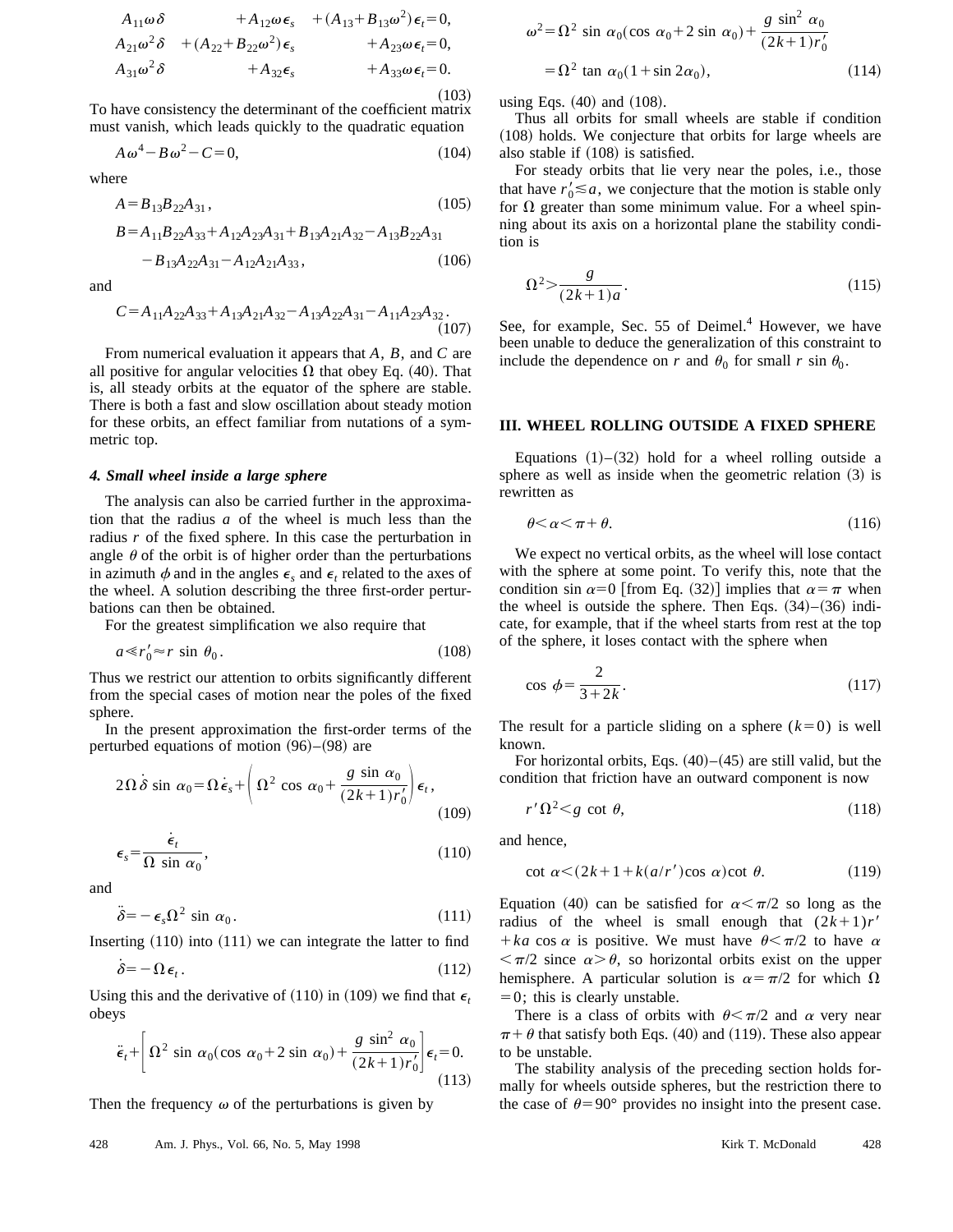

Fig. 8. Geometry illustrating the case of a sphere rolling without slipping on a circular orbit perpendicular to the  $\hat{z}^{\prime}$  axis inside a fixed sphere. The  $\hat{3}$  axis is along the line of centers of the two spheres and passes through the point of contact. The 2ˆ axis lies in the plane of the orbit along the direction of motion of the center of the rolling sphere and axis  $\hat{1} = 2 \times 3$  is in the  $3-\hat{z}$ ' plane.

# **IV. SPHERE ROLLING INSIDE A FIXED SPHERE**

The case of a sphere rolling on horizontal orbits inside a fixed sphere has been treated by Milne.<sup>2</sup> For completeness we give an analysis for orbits of arbitrary inclination to compare and contrast with the case of a wheel.

Again, the axis normal to the orbit is called  $\hat{z}'$ , which makes angle  $\beta$  to the vertical  $\hat{z}$ . The polar angle of the orbit about  $\hat{z}'$  is  $\theta$  and  $\phi$  is the azimuth of the point of contact between the two spheres. The radius of the fixed sphere is *r*.

The diameter of the rolling sphere that passes through the point of contact must always be normal to the fixed sphere. That is, the "bank" angle of the rolling sphere is always  $\theta$  $-\pi/2$  with respect to the plane of the orbit.

The rolling sphere has radius *a*, mass *m*, and moment of inertia  $kma^2$  about any diameter. The angular momentum is, of course,

$$
\mathbf{L}_{\rm cm} = kma^2 \boldsymbol{\omega},\tag{120}
$$

where  $\omega$  is the angular velocity of the rolling sphere.

We again introduce a right-handed triad of unit vectors  $(1, 2, 3)$  centered on the rolling sphere. For consistency with the notation used for the wheel, axis 3ˆ is directed toward the point of contact, axis 2 is parallel to the plane of the orbit, and axis  $\hat{1}$  is in the  $\hat{3} - \hat{z}$  plane, as shown in Fig. 8. In general, none of these vectors are body vectors for the rolling sphere. The center of mass of the rolling sphere lies on the line joining the center of the fixed sphere to the point of contact, and so

$$
\mathbf{r}_{\rm cm} = (r - a)\hat{\mathbf{3}} \equiv r'\hat{\mathbf{3}}.\tag{121}
$$

Equations  $(5)$ – $(10)$ , which govern the motion and describe the rolling constraint, hold for the sphere as well as the wheel. Using Eqs.  $(120)$  and  $(121)$  we can write Eq.  $(7)$  as

$$
ka\,\frac{d\omega}{dt} = g\hat{3}\times\hat{z} + r'\hat{3}\times\frac{d^2\hat{3}}{dt^2}.
$$
\n(122)

429 Am. J. Phys., Vol. 66, No. 5, May 1998 **Kirk T. McDonald** 429

We seek an additional expression for the angular velocity  $\omega$  of the rolling sphere, but we cannot use Eq. (11) since we have not identified a body axis in the sphere. However, with Eq.  $(121)$  the rolling constraint  $(10)$  can be written

$$
\omega = -\frac{r'}{a} \hat{3} \times \frac{d\hat{3}}{dt} + \omega_3 \hat{3}.
$$
 (123)

We can now see that  $\omega_3 = \omega \cdot \hat{3}$  is a constant by noting that  $\hat{3} \cdot d\omega/dt = 0$  from Eq. (122), and also  $\omega \cdot d\hat{3}/dt = 0$  from Eq. (123). The freedom to chose the constant angular velocity  $\omega_3$ for a rolling sphere permits stable orbits above the equator of the fixed sphere, just as the freedom to adjust the bank angle  $\alpha$  allows such orbits for a wheel.

Taking the derivative of Eq.  $(123)$  we find

$$
\frac{d\omega}{dt} = -\frac{r'}{a} \hat{3} \times \frac{d^2 \hat{3}}{dt^2} + \omega_3 \frac{d\hat{3}}{dt},\qquad(124)
$$

so the equation of motion  $(122)$  can be written

$$
(k+1)r'\hat{3} \times \frac{d^2 \hat{3}}{dt^2} - ka\omega_3 \frac{d\hat{3}}{dt} = g\hat{z} \times \hat{3}.
$$
 (125)

Milne notes that this equation is identical to that for a symmetric top with one point fixed, $<sup>2</sup>$  and so the usual extensive</sup> analysis of nutations about the stable orbits follows if desired.

We again restrict ourselves to circular orbits, for which the angular velocity of the center of mass, and of  $1, 2$ , and  $3$  is  $\phi \hat{z}'$  where the  $z'$  axis is fixed. Then with

$$
\hat{z}' = -\sin\,\theta \,\hat{1} + \cos\,\theta \,\hat{3},\tag{126}
$$

we have

$$
\frac{d\hat{3}}{dt} = \dot{\phi}\hat{z}' \times \hat{3} = \dot{\phi} \sin \theta \hat{2},
$$
\n
$$
\frac{d^2\hat{3}}{dt^2} = \dot{\phi}^2 \sin \theta \hat{z}' \times \hat{2} + \ddot{\phi} \sin \theta \hat{2}
$$
\n(127)

$$
= -\dot{\phi}^2 \sin \theta \cos \theta \hat{1} + \ddot{\phi} \sin \theta \hat{2} + \dot{\phi}^2 \sin^2 \theta \hat{3},
$$
\n(128)

and hence

$$
\hat{3} \times \frac{d^2 \hat{3}}{dt^2} = -\ddot{\phi} \sin \theta \hat{1} - \dot{\phi}^2 \sin \theta \cos \theta \hat{2}.
$$
 (129)

With these, the equation of motion  $(125)$  reads

$$
-g\hat{z}\times\hat{3} = (k+1)r'\ddot{\phi}\sin\theta\hat{1}
$$
  
 
$$
+[(k+1)r'\dot{\phi}^2\cos\theta + ka\omega_3\dot{\phi}]\sin\theta\hat{2}.
$$
 (130)

We can use Eq. (29) for  $\hat{z} \times \hat{3}$  if we substitute  $\alpha = \theta$  $-\pi/2$  for the rolling sphere:

$$
\hat{z} \times \hat{3} = -\sin \beta \sin \phi \hat{1} + (\sin \theta \cos \beta - \cos \theta \sin \beta \cos \phi) \hat{2}.
$$
 (131)

The components of the equation of motion are then

$$
(k+1)r'\ddot{\phi}\sin\theta = \sin\beta\sin\phi,\tag{132}
$$

$$
[(k+1)r'\dot{\phi}^2\cos\theta + ka\omega_3\dot{\phi}] \sin\theta
$$
  
= g\cos\theta \sin\beta \cos\phi - g\sin\theta \cos\beta. (133)